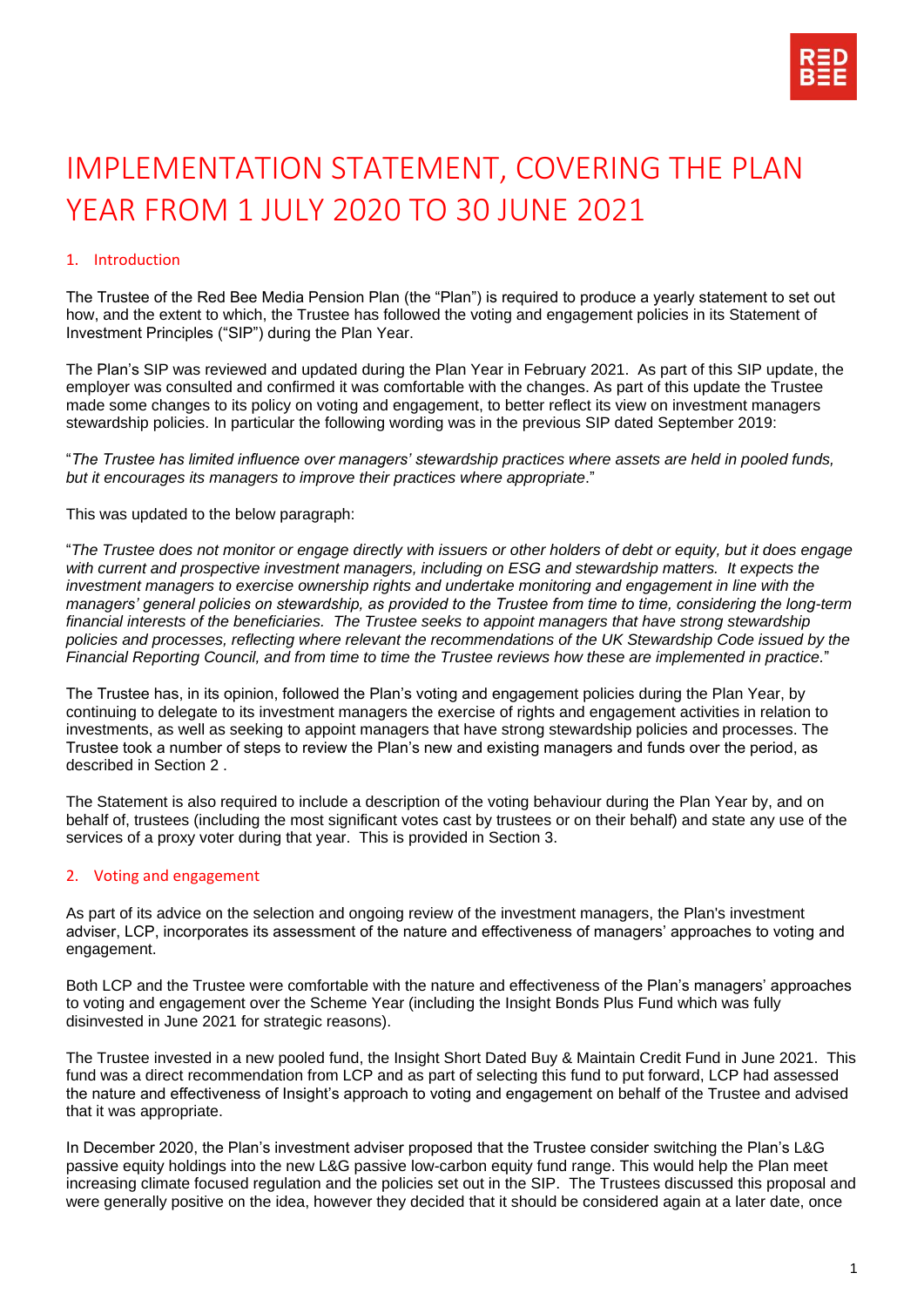

the Company has provided its views alongside the ongoing actuarial valuation and the funding strategy for the Plan.

At each quarterly meeting the Trustee Directors receive LCP's quarterly topical investment issues document which includes a section on topical Environmental Social and Governance issues, including the latest regulatory and legislative developments relating to responsible investment. The Trustee's investment advisers proactively raise any changes in governance requirements as they become aware of them and deliver training on such matters at Trustee meetings if they were material. In February 2021 the Trustee directors received training on the new Pensions Schemes Act 2021. This included a summary of the increasing requirements for certain occupational pension schemes to address climate change risks and opportunities.

#### 3. Description of voting behaviour during the Plan Year

All of the Trustee's holdings in listed equities are within pooled funds and the Trustee has delegated to its investment managers the exercise of voting rights. Therefore, the Trustee is not able to direct how votes are exercised and the Trustee itself has not used proxy voting services over the Plan Year.

In this section we have sought to include voting data in line with the Pensions and Lifetime Savings Association (PLSA) guidance, on the Plan's funds that hold equities as follows:

- L&G's passive equity funds; and
- Pyrford's diversified growth fund.

In addition to the above, the Trustee contacted the Plan's other asset managers that don't hold listed equities, to ask if any of the assets held by the Plan had voting opportunities over the period. Commentary provided from these managers is set out in Section 3.4.

#### **3.1 Description of the voting processes**

The Trustee notes the following statements made by **L&G** describing its voting process:

"*L&G's voting and engagement activities are driven by ESG professionals in its Investment Stewardship team. All client voting decisions are therefore made by the team in line with the relevant Corporate Governance & Responsible Investment and Conflicts of Interest policy documents. Each member of the team is allocated a*  specific sector globally so that the voting is undertaken by the same individuals who engage with the relevant *company, with the aim of fully integrating voting with engagement and to ensure consistent messaging to firms. The team uses ISS's 'Proxy Exchange' electronic voting platform to electronically vote on clients' shares. To ensure the proxy provider votes in accordance with its position on ESG, L&G has a custom voting policy in place*  with specific voting instructions that apply to all markets globally. The Investment Stewardship team retains the *ability to override any vote decisions that were based on its custom voting policy. L&G also holds an annual stakeholder roundtable event, where clients and other stakeholders (civil society, academia, the private sector and fellow investors) are invited to express their views directly to the Investment Stewardship team. The views expressed at the roundtable form a key consideration in the development of L&G's engagement policies, which are reviewed on an annual basis, with ad-hoc feedback also taken into account."*

The Trustee notes the following statements made by **Pyrford** describing its voting process:

*"It is Pyrford's policy to consider every resolution individually and to cast a proxy on each issue; the sole criteria for reaching these voting decisions being the best interests of the client. This is part of Pyrford's broader fiduciary responsibility to its clients.* 

*Pyrford have appointed ISS Proxy Voting Services to monitor meetings data and to produce a voting schedule based upon Pyrford's guidelines. This schedule requires authorisation by an appropriately authorised member of the Pyrford Investment team before the votes are registered.*

*Pyrford will only abstain on a vote where it proves impossible to obtain adequate or reliable details of the proposals to be voted on within the required time frame. Pyrford believe that, having appointed ISS, this is now only likely to happen in exceptional circumstances."*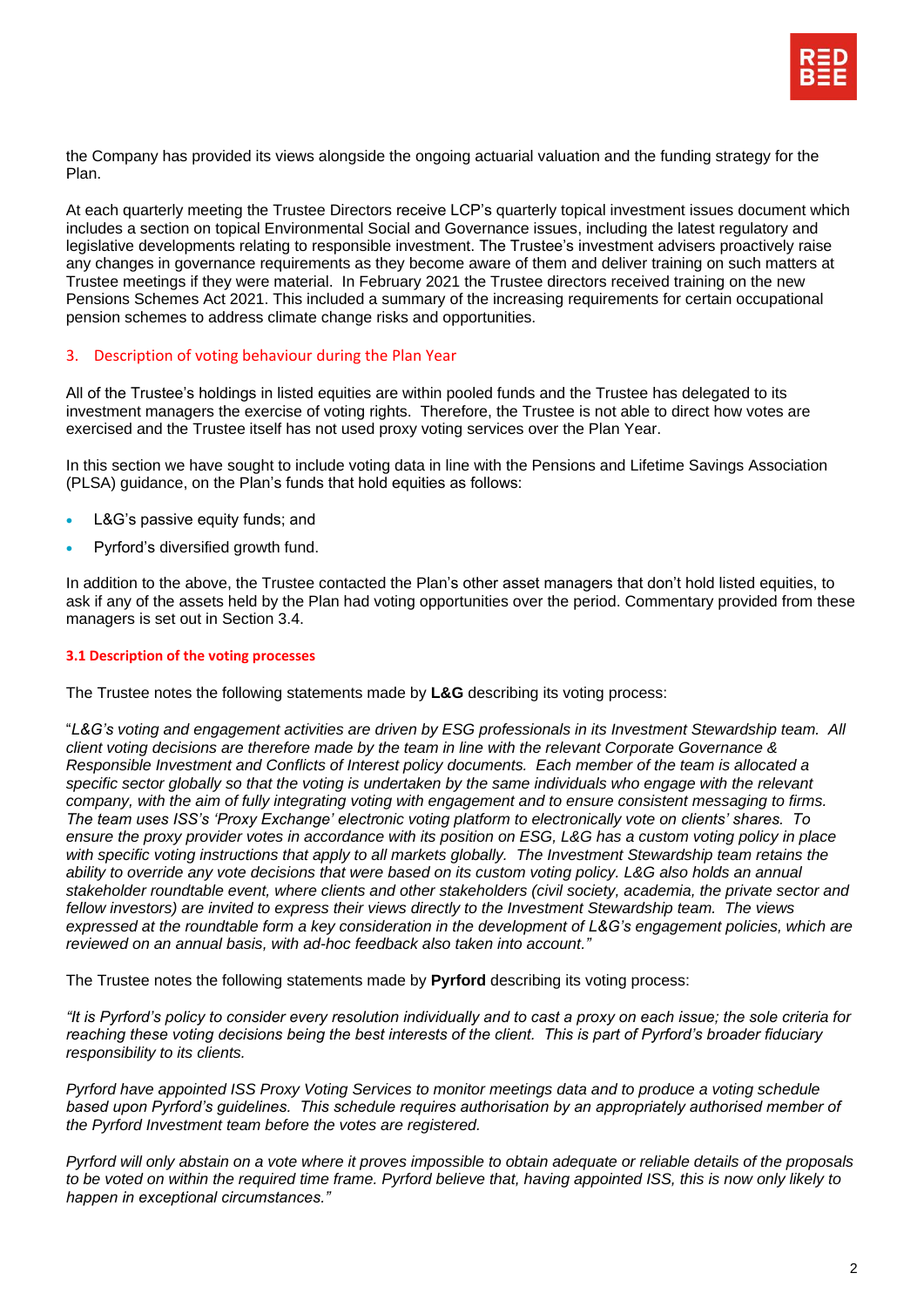

The Trustee notes the following statements from **Aegon** describing its voting process:

*"Aegon Asset Management ("AAM") actively seeks seats on advisory boards and makes every effort to attend unit holder meetings.* 

*In addition, AAM has a policy of actively using its votes at AGMs and EGMs and, whilst it will inform managers beforehand, and explain its stance, it aims to vote in a consistent way and will vote against any proposals that it believes do not accord with the interests of the clients or funds it represents. AAM will only abstain from a vote where that abstention has the effect of either 'approving' or 'rejecting' a proposal.* 

*AAM does not publish its voting history in respect of unlisted property but reports all voting and corporate actions on a quarterly basis to its clients."*

#### **3.2 Summary of voting behaviour over the Plan Year**

A summary of voting behaviour over the period is provided in the table below.

| <b>Manager</b>                                                        | L&G                                                 | L&G                                                 | L&G                                           | L&G                               | L&G                                                                 | L&G                                                     | <b>Pyrford</b>                    | <b>Aegon</b>                           |
|-----------------------------------------------------------------------|-----------------------------------------------------|-----------------------------------------------------|-----------------------------------------------|-----------------------------------|---------------------------------------------------------------------|---------------------------------------------------------|-----------------------------------|----------------------------------------|
| Fund name                                                             | $\overline{\mathsf{UK}}$<br>Equity<br>Index<br>Fund | <b>North</b><br>America<br>Equity<br>Index<br>Fund* | Europe<br>(Ex UK)<br>Equity<br>Index<br>Fund* | Japan<br>Equity<br>Index<br>Fund* | Asia Pacific<br>(Ex Japan)<br>Developed<br>Equity<br>Index<br>Fund* | World<br>Emerging<br>Markets<br>Equity<br>Index<br>Fund | Global<br>Total<br>Return<br>Fund | <b>Active Beta</b><br>Property<br>Fund |
| Value of Plan<br>assets at end<br>of reporting<br>period              | £9m                                                 | £8m                                                 | £7m                                           | £4m                               | £2m                                                                 | £9m                                                     | £12m                              | £9m                                    |
| Number of<br>equity holdings<br>at end of<br>reporting<br>period      | 583                                                 | 640                                                 | 445                                           | 498                               | 380                                                                 | 1,610                                                   | 61                                | 13<br>(underlying<br>funds)            |
| Number of<br>meetings<br>eligible to vote                             | 793                                                 | 666                                                 | 558                                           | 470                               | 379                                                                 | 3,907                                                   | 65                                | $\overline{4}$                         |
| Number of<br>resolutions<br>eligible to vote                          | 10,918                                              | 8,176                                               | 9,336                                         | 5,646                             | 2,665                                                               | 35,672                                                  | 853                               | 8                                      |
| % of<br>resolutions<br>voted                                          | 100                                                 | 100                                                 | 100                                           | 100                               | 100                                                                 | 100                                                     | 100                               | 100                                    |
| Of resolutions<br>on which<br>voted, % voted<br>with<br>management    | 93                                                  | 71                                                  | 83                                            | 86                                | 74                                                                  | 84                                                      | 96                                | 75                                     |
| Of resolutions<br>on which<br>voted, % voted<br>against<br>management | $\overline{7}$                                      | 29                                                  | 16                                            | 14                                | 26                                                                  | 14                                                      | $\overline{\mathbf{4}}$           | 25                                     |
| Of resolutions<br>on which<br>voted, %<br>abstained from<br>voting    | $\overline{0}$                                      | $\overline{0}$                                      | 1                                             | $\mathbf 0$                       | $\overline{0}$                                                      | $\overline{2}$                                          | $\overline{0}$                    | $\mathbf 0$                            |
| Of meetings in<br>which voted, %<br>with at least<br>one vote         | 47                                                  | 93                                                  | 76                                            | 76                                | 70                                                                  | 48                                                      | 37                                | 50                                     |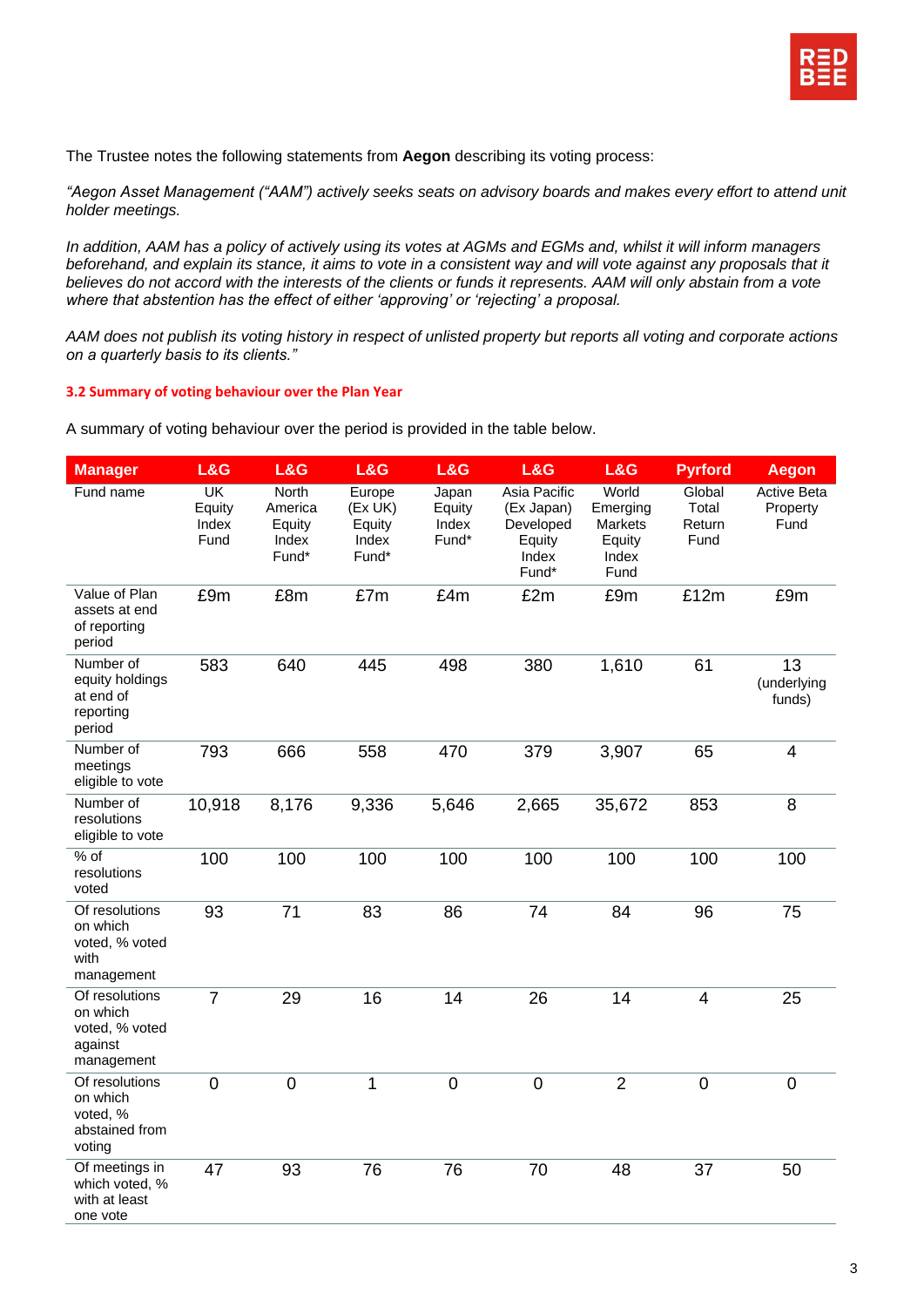

| against<br>management                                                                                 |   |    |   |    |    |   |   |     |
|-------------------------------------------------------------------------------------------------------|---|----|---|----|----|---|---|-----|
| Of resolutions<br>on which<br>voted, % voted<br>contrary to<br>recommendati<br>on of proxy<br>advisor | 5 | 22 | 8 | 11 | 15 | 6 | 2 | n/a |

\*The Plan invests in both hedged and unhedged versions of these funds but the votes are the same for each.

#### 3.3 Most significant votes over the Plan Year

Commentary on the most significant votes over the period, from the Plan's asset managers who hold listed equities, is set out below.

**The following information on significant votes has been provided by L&G:**

In determining significant votes, L&G's Investment Stewardship team takes into account the criteria provided by the Pensions & Lifetime Savings Association guidance. This includes but is not limited to:

- High profile vote which has such a degree of controversy that there is high client and/ or public scrutiny;
- Significant client interest for a vote: directly communicated by clients to the Investment Stewardship team at L&G's annual Stakeholder roundtable event, or where we note a significant increase in requests from clients on a particular vote;
- Sanction vote as a result of a direct or collaborative engagement; and/or
- Vote linked to an L&G engagement campaign, in line with L&G Investment Stewardship's 5-year ESG priority engagement themes.

The Trustee has shown below a selection of the (100+) significant votes provided by L&G. The votes shown are for the companies with the largest % holding (of the companies L&G provided significant votes for) in each regional equity fund that the Plan invests in.

#### **Imperial Brands plc, United Kingdom, February 2021. Vote:** Against. **Outcome of the vote**: For

**Summary of resolution:** Approve Remuneration Report and Policy.

**Rationale:** Imperial Brands appointed a new CEO during 2020, who was granted a significantly higher base salary than his predecessor. A higher base salary has a consequential ripple effect on short- and long-term incentives, as well as pension contributions. Further, the company did not apply best practice in relation to post-exit shareholding guidelines as outlined by both L&G and the Investment Association. An incoming CEO with no previous experience in the specific sector, or CEO experience at a FTSE100 company, should have to prove her or himself beforehand to be set a base salary at the level, or higher, of an outgoing CEO with multiple years of such experience. Further, L&G would expect companies to adopt general best practice standards. Prior to the AGM, L&G engaged with the company outlining what their concerns over the remuneration structure were.

**Criteria against which this vote has been assessed as "most significant":** L&G are concerned over the ratcheting up of executive pay; and believe executive directors must take a long-term view of the company in their decision-making process, hence the request for executives' post-exit shareholding guidelines to be set.

### **Total SE, France, May 2021. Vote:** Against. **Outcome of the vote**: For

**Summary of resolution:** Re-elect Patrick Pouyanne as Director.

**Rationale:** L&G has a longstanding policy advocating for the separation of the roles of CEO and board chair. These two roles are substantially different, requiring distinct skills and experiences. Since 2015 they have supported shareholder proposals seeking the appointment of independent board chairs, and since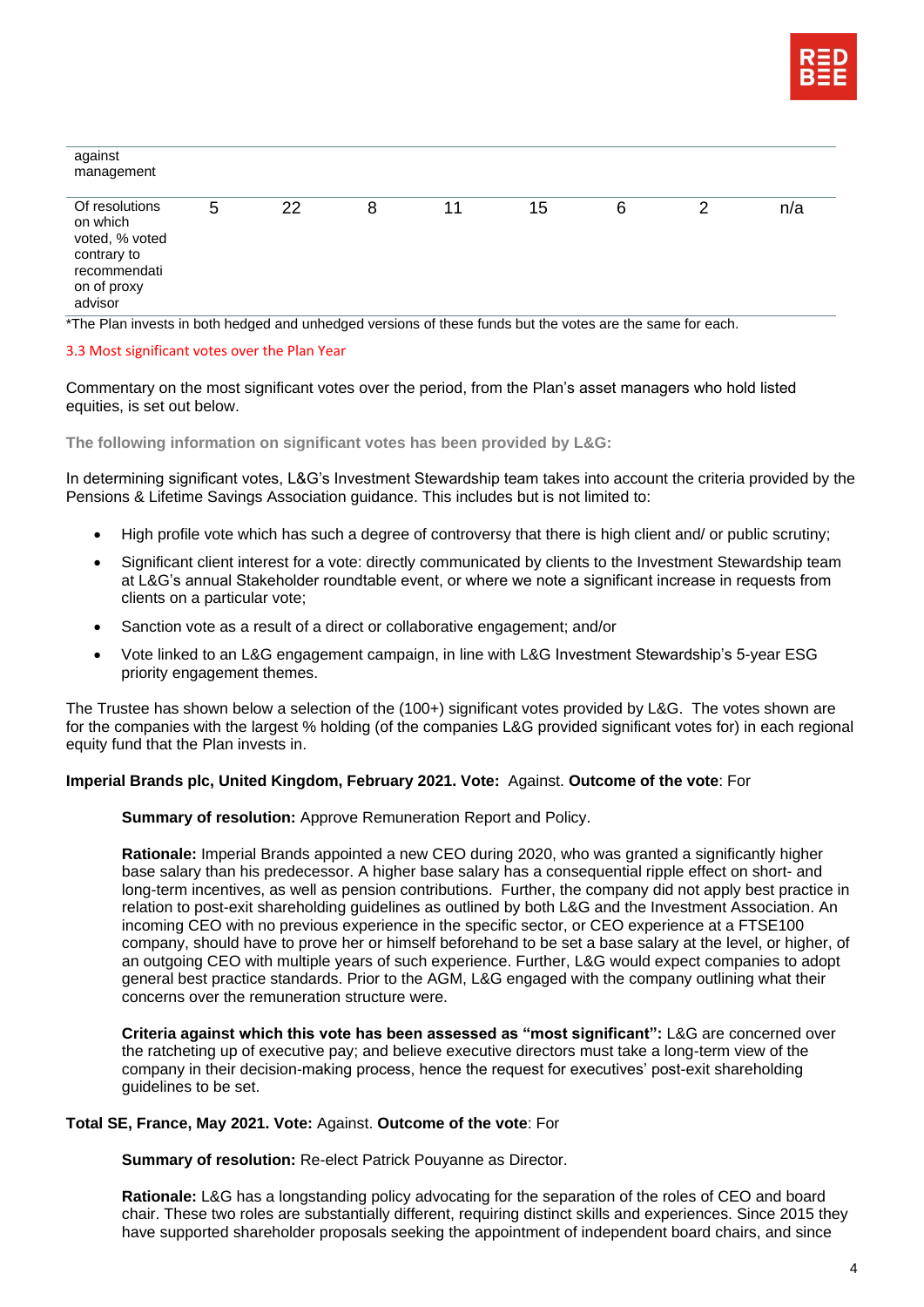

2020 are voting against all combined board chair/CEO roles. Furthermore, L&G have published a guide for boards on the separation of the roles of chair and CEO (available on our website), and have reinforced their position on leadership structures across our stewardship activities – e.g. via individual corporate engagements and director conferences.

**Criteria against which this vote has been assessed as "most significant":** L&G considers this vote to be significant as it is in application of an escalation of the vote policy on the topic of the combination of the board chair and CEO (escalation of engagement by vote).

#### **Mitsubishi UFJ Financial Group Inc., Japan, June 2021. Vote:** For. **Outcome of the vote**: Against.

**Summary of resolution:** Amend Articles to disclose the plan outlining the company's Business Strategy to align investments with the goals of The Paris Agreement.

**Rationale:** A vote in favour of this shareholder proposal is warranted as L&G expects companies to be taking sufficient action on the key issue of climate change. While L&G positively note the company's recent announcements around net-zero targets and exclusion policies, they think that these commitments could be further strengthened and believe the shareholder proposal provides a good directional push.

**Criteria against which this vote has been assessed as "most significant":** L&G views climate change as a financially material issue for clients, with implications for the assets managed on their behalf. This was also a high profile proposal in Japan, where climate-related shareholder proposals are still rare.

#### **United Overseas Bank Limited, Singapore, April 2021. Vote:** Against. **Outcome of the vote**: For

**Summary of resolution:** Elect Wong Kan Seng as Director.

**Rationale:** L&G views gender diversity as a financially material issue for clients, with implications for the assets managed on their behalf. For 10 years, L&G have been using their position to engage with companies on this issue. As part of their efforts to influence investee companies on having greater gender balance, L&G expect all companies in which they invest globally to have at least one woman on their board. Please note L&G have stronger requirements in the UK, North American, European and Japanese markets, in line with their engagement in these markets. For further details, please refer to the vote policies on the website.

**Criteria against which this vote has been assessed as "most significant":** L&G views gender diversity as a financially material issue for clients, with implications for the assets managed on their behalf.

**Amazon.com, Inc. United States, May 2021. Vote:** Against. **Outcome of the vote**: For [Note that following the Year End Jeffery stepped down as CEO in July 2021]

#### **Summary of resolution:** Elect Director Jeffrey P. Bezos.

**Rationale:** L&G has a longstanding policy advocating for the separation of the roles of CEO and board chair. These two roles are substantially different, requiring distinct skills and experiences. Since 2015 they have supported shareholder proposals seeking the appointment of independent board chairs, and since 2020 are voting against all combined board chair/CEO roles. Furthermore, L&G have published a guide for boards on the separation of the roles of chair and CEO (available on our website), and have reinforced their position on leadership structures across our stewardship activities – e.g. via individual corporate engagements and director conferences.

**Criteria against which this vote has been assessed as "most significant":** L&G considers this vote to be significant as it is in application of an escalation of the vote policy on the topic of the combination of the board chair and CEO (escalation of engagement by vote).

#### **China Construction Bank Corporation, China, June 2021. Vote:** Against. **Outcome of the vote**: N/A

**Summary of resolution:** Approve Report of the Board of Directors.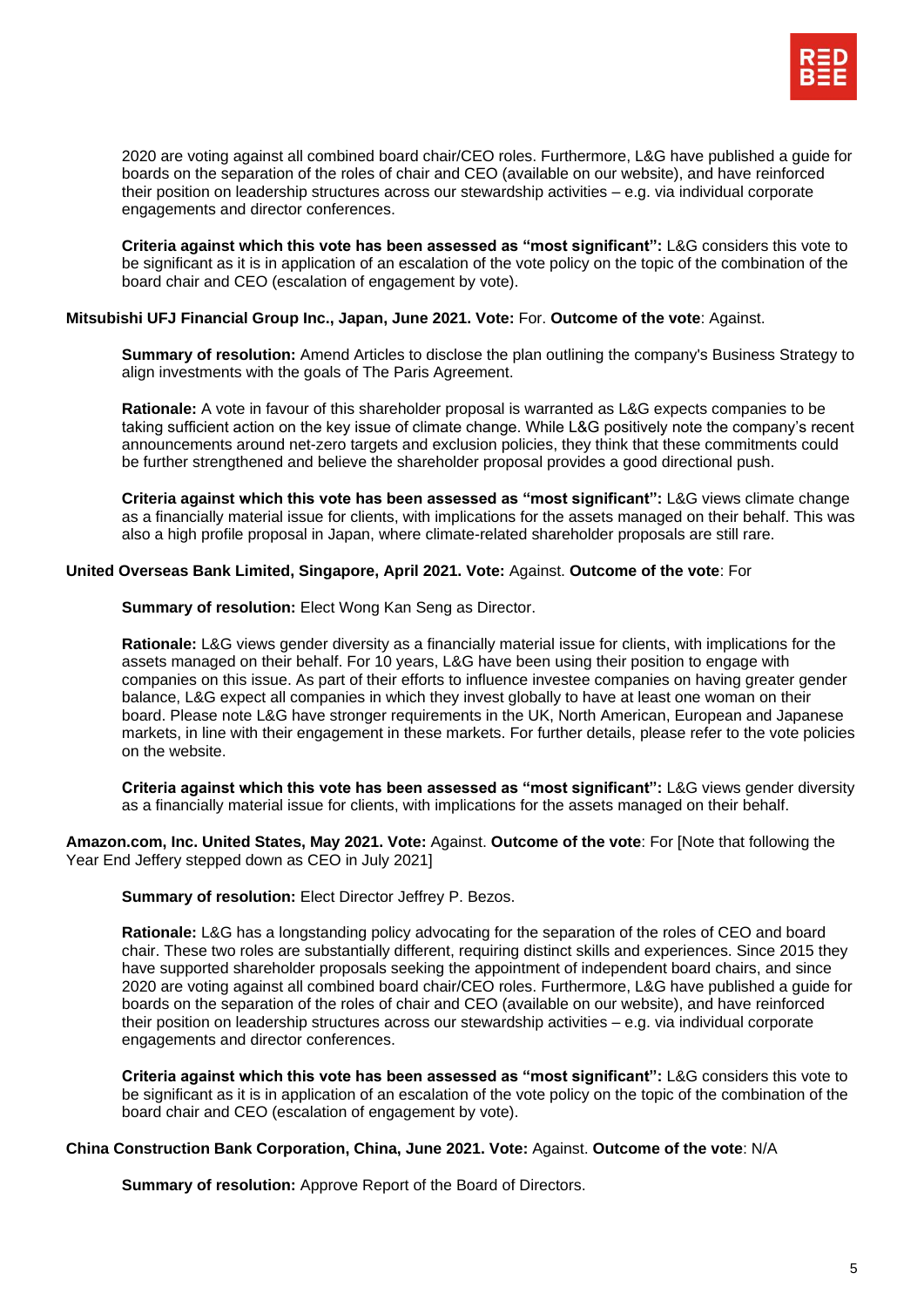

**Rationale:** The company is deemed to not meet minimum standards with regards to climate risk management and disclosure.

**Criteria against which this vote has been assessed as "most significant":** L&G considers this vote to be significant as it is applied under the Climate Impact Pledge, the flagship engagement programme targeting some of the world's largest companies on their strategic management of climate change.

**The following information on significant votes has been provided by Pyrford:**

Pyrford believe that all proxy votes are important and aim to vote on all ballots received on behalf of our clients. All proxy votes are reviewed by their ESG Forum on a quarterly basis. Those deemed to be "significant" are where Pyrford believe the outcome could have a meaningful impact on shareholder returns over a five-year investment horizon and/or could have a bearing on the decision to continue holding a stock. These could include, but not limited to:

- Management and board appointments and compensation
- Decisions affecting capital structure
- Company responses to social, environmental or competitive pressures.

The Trustee has shown below a selection of the significant votes provided by Pyrford. The votes shown are for the three companies with the largest % fund holding of the votes Pyrford provided:

#### **British American Tobacco plc, United Kingdom, April 2021. Vote:** Against. **Outcome of the vote**: Approved.

**Summary of resolution:** Approve Remuneration Report.

**Rationale:** CFO Tadeu Marroco's salary has been increased by a total of 7% in FY2020, having received an uplift of 3% in April 2020 in line with the Company's UK workforce and a further 4% increase in October 2020 following the expansion of his role to Finance and Transformation Director. Subject to continued development and sustained performance in the role, he may receive a further increase of 3% above the UK workforce in April 2022.- CEO Jack Bowles' salary has been increased by 3%. Although this is said to be aligned with the workforce, it follows a 9.5% increase last year and a significant protest vote against executive pay by shareholders at the 2020 AGM. Moreover, his total non-cash benefits for FY2020 were valued at £592,000, which stands out as unusually high in the UK market absent a one-off exceptional event (e.g. relocation).

**Criteria against which this vote has been assessed as "most significant":** Pyrford believe the outcome could have a meaningful impact on shareholder returns over a five-year investment horizon and/or could have a bearing on the decision to continue holding a stock.

### **Imperial Brands Plc, United Kingdom, February 2021. Vote:** Against. **Outcome of the vote**: Approved.

**Summary of resolution:** Approve Remuneration Report.

**Rationale:** CEO Stefan Bomhard's salary rate is significantly increased (+12.7%) relative to his predecessor, and the Company has not provided a compelling explanation to justify this.

**Criteria against which this vote has been assessed as "most significant":** Pyrford believe the outcome could have a meaningful impact on shareholder returns over a five-year investment horizon and/or could have a bearing on the decision to continue holding a stock.

#### **Vodafone Group Plc, United Kingdom, July 2020. Vote:** Against. **Outcome of the vote**: Resolution withdrawn.

**Summary of resolution:** Re-elect David Thodey as Director.

**Rationale:** In addition to his role as a Non Executive Director of Vodafone, he holds board positions at three other publicly listed companies, including two board chair roles. This is a significant number of